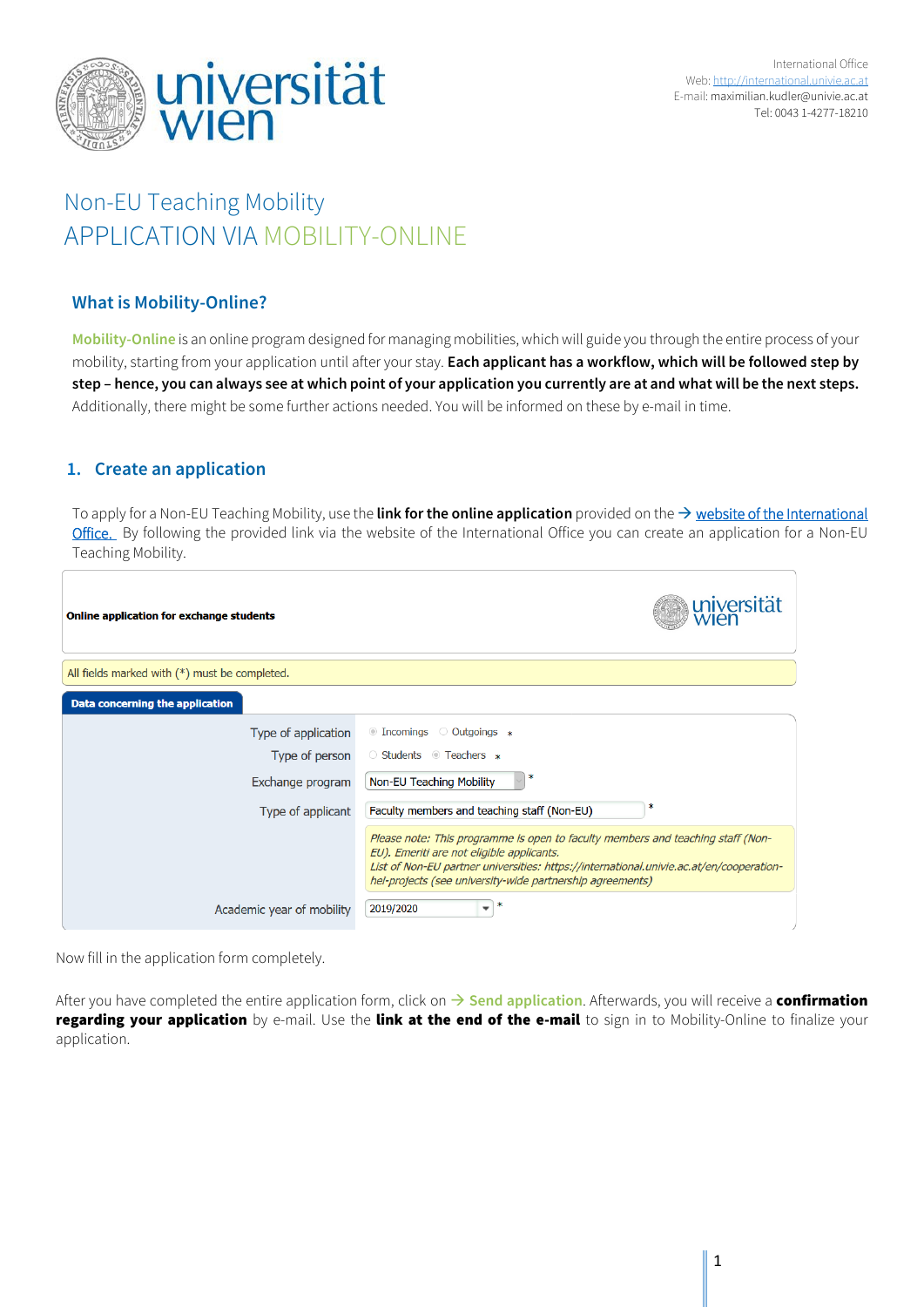

## **2. How to use Mobility-Online?**

The entire application process takes place via Mobility-Online. **If you do not see your workflow** click on **Reload Application Workflow** (see 1.). After you created an application, please carry out the necessary steps by clicking on each step in the column **'Direct access via following link'** (see 2.). Already accomplished steps are ticked green and steps that still need to be carried out are marked with a red square.

On the left side you can find a navigation bar with your master data as well as your settings, where you can change your password (see 3.). Under **'My Personal Details'** you can view and edit your details by clicking on this icon  $\mathcal{A}$  on the left side of your name.



To logout use the button on the left side (see 4.).

Please make sure to save everything before you click on the sidebar. Otherwise your changes will be discarded. In case you stay inactive for a longer period, you will be logged out and any changes you've made will be lost. Be aware that in Mobility-Online **tapped browsing is not recommended**. Changes you've made might get lost if you do so.

## **3. Complete the application in the workflow**

After using the link for the registration to log in you may take a look on the workflow of your application. This will provide you with an overview on what you will have to do next in order to successfully apply for a Non-EU Teaching Mobility. As next steps, please complete your personal data and upload the required documents:

| <b>DE</b>                                                | <b>Necessary steps</b>                             | <b>Done</b> | Done on    | Done by | Direct access via following link                                  |  |  |
|----------------------------------------------------------|----------------------------------------------------|-------------|------------|---------|-------------------------------------------------------------------|--|--|
| $\blacksquare$ Cancel Application (irreversible)         |                                                    |             |            |         |                                                                   |  |  |
| <b>Personal Details and Declaration of Consent</b><br>E. |                                                    |             |            |         |                                                                   |  |  |
|                                                          | Online application                                 | ☑           |            |         |                                                                   |  |  |
|                                                          | Online registration                                | 罓           |            |         |                                                                   |  |  |
|                                                          | Personal details completed                         | ☑           | 30.04.2019 |         | Complete personal details                                         |  |  |
| $\Box$<br><b>Upload of Documents</b>                     |                                                    |             |            |         |                                                                   |  |  |
|                                                          | CV Uploaded                                        | ☑           | 02.05.2019 |         | <b>Upload CV</b>                                                  |  |  |
|                                                          | List of publications uploaded                      | ☑           | 02.05.2019 |         | <b>Upload list of publications</b>                                |  |  |
|                                                          | Letter of support uploaded                         | ☑           | 02.05.2019 |         | <b>Upload Letter of support</b>                                   |  |  |
|                                                          | Letter of endorsement uploaded                     | ☑           | 02.05.2019 |         | <b>Upload Letter of endorsement</b>                               |  |  |
|                                                          | Questionnaire concerning plans filled in           | ☑           | 02.05.2019 |         | Fill in questionnaire concerning plans                            |  |  |
|                                                          | Literature selection related to the topic uploaded | М           | 02.05.2019 |         | Upload Literature selection related to the topic (max. 1 A4 page) |  |  |
|                                                          | Course syllabus uploaded                           | 罓           | 02.05.2019 |         | <b>Upload Course syllabus</b>                                     |  |  |
| $\odot$                                                  | Application submitted                              | ☑           |            |         | Submit application                                                |  |  |

**a. Complete personal data:** Check and complete your personal data.